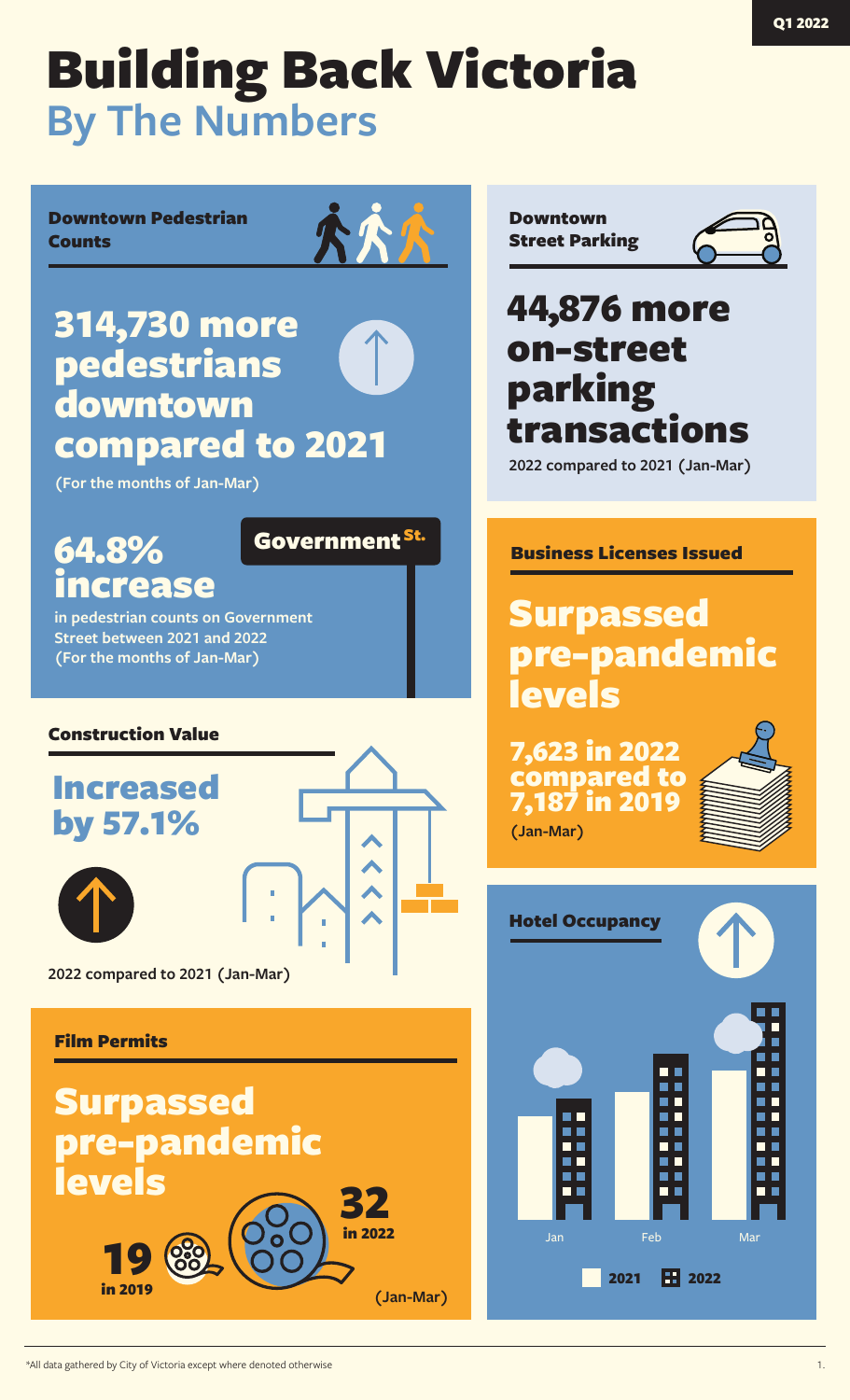## DOWNTOWN PEDESTRIAN COUNTS

## Total, all active counters \*DVBA



### **35,000 30,000 30,665 25,000 26,675 23,067 23,827 22,756 22,662 20,000 15,000 10,000 5,000 0** Jan Feb Mar Jan Feb Mar 2019 (145,271) Q1 Totals 2020 (121,558) increase 2021 (69,556) from 2021 to 2022 (Jan-Mar) 2022 (80,096)

## Total, Government Street only \*DVBA



Daily average of all Government Street counters \*DVBA



## Daily, average of all active counters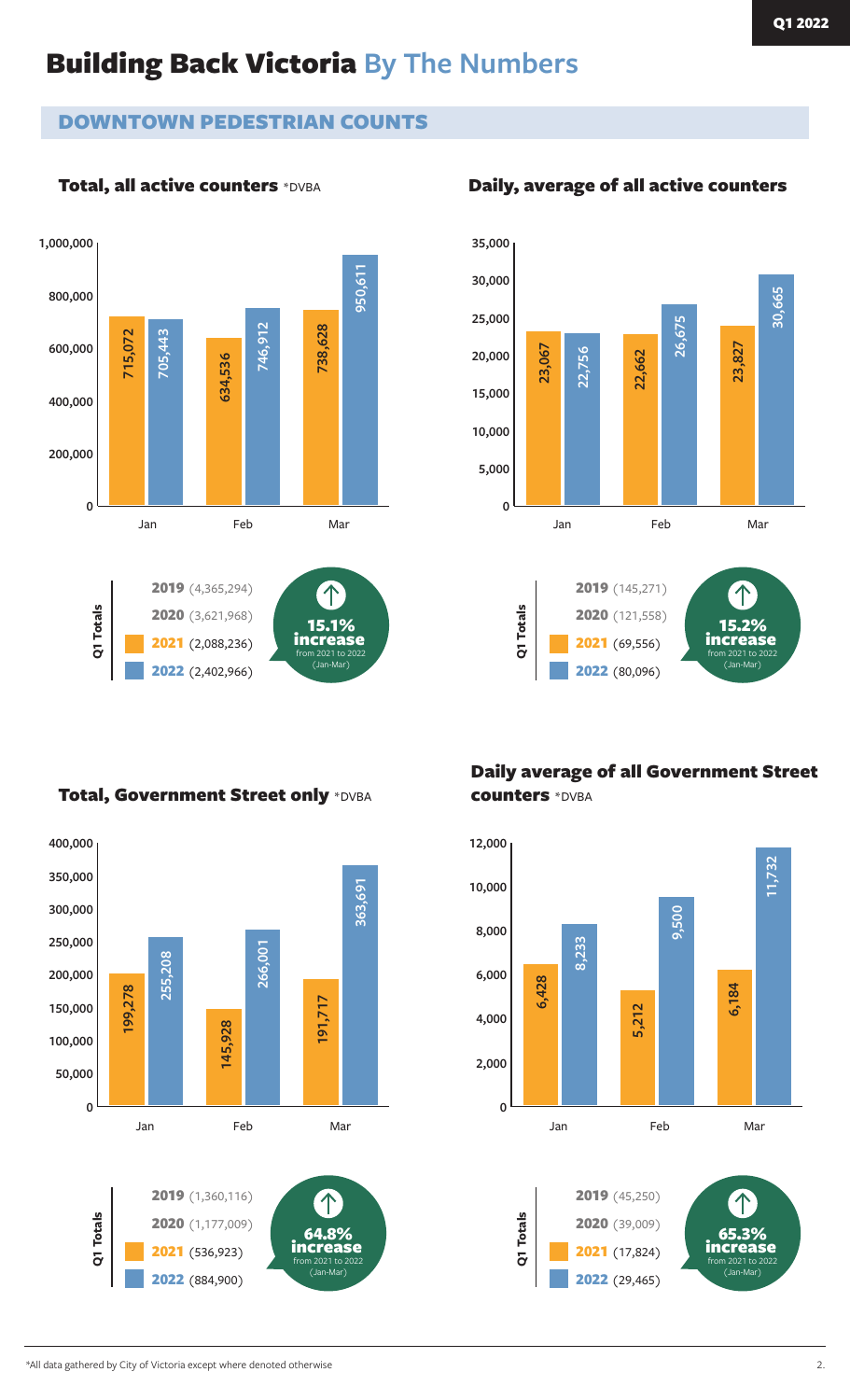## **BICYCLES**

### Bike counter

This counter is located at the north end of Harbour Road on the Galloping Goose trail.



### PARKING



Parkade transactions

**Note:** Beginning in September 2021, this data no longer includes parking patrons that park in 1 Hour Free spaces or after 6 p.m. Due to this difference in data collection, comapring parking data from prior years is not possible.

### On-street parking transactions

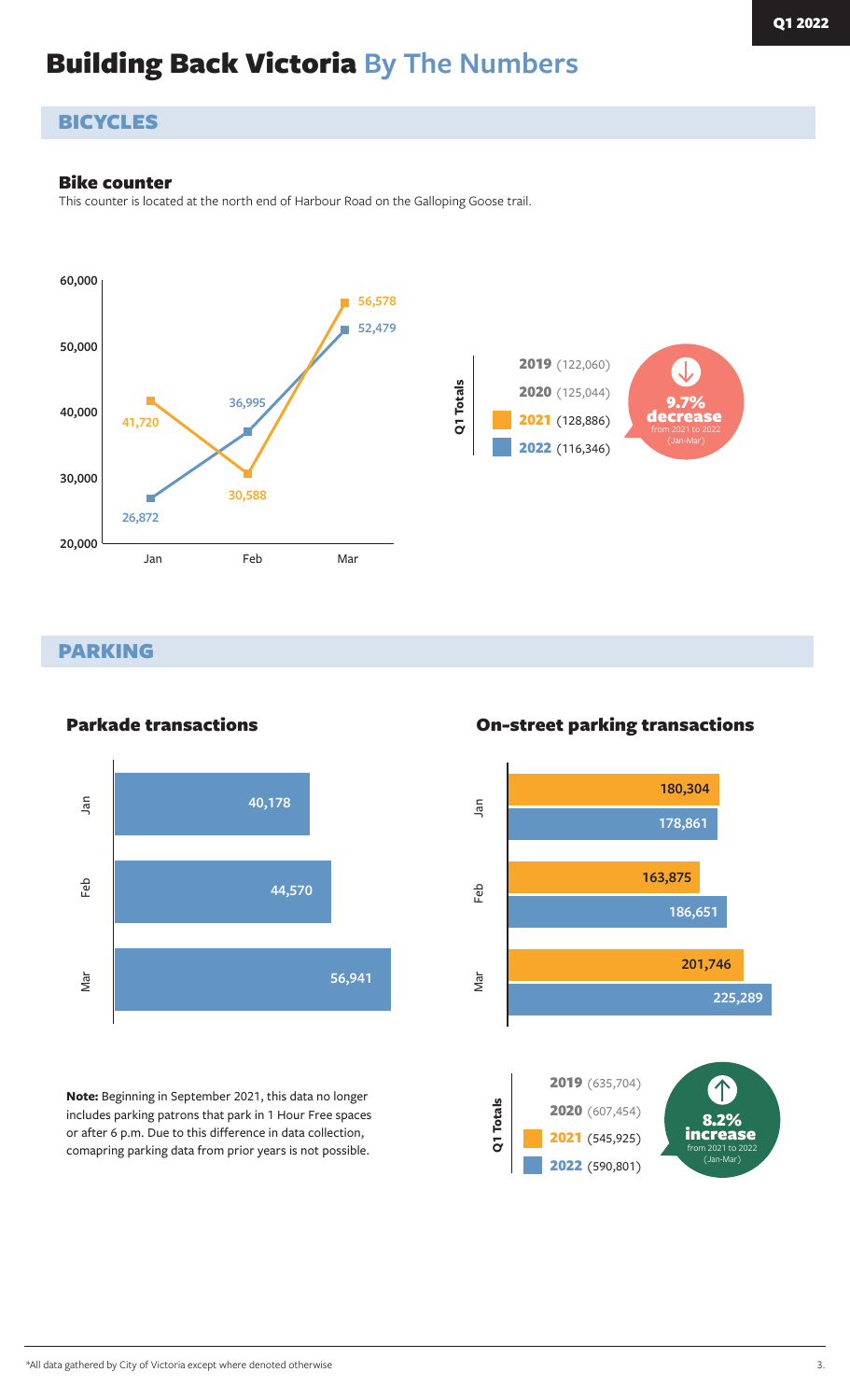## BUILDING PERMITS

## Building permit applications





2021 (107.1M) 2022 (168.3M)

increase from 2021 to 2022 (Jan-Mar)

BUSINESS LICENSES



## New business licenses issued

**Note:** The numbers are quite high for January compared to other months. This is because the City issues the majority of its licences from January to March. The annual business licence renewal invoices are mailed out mid-November for the following licensing year, with a due date of January 15. Many businesses renew their licences when they receive the invoice, or at least pay by January 15 so that they avoid a penalty. Reminder notices are sent out in mid-February, which results in another wave of payments and licences issued.

The month of January includes any licences issued from the date of the annual renewal in November through to January 31. This filter is consistent for each year, in order to provide comparable data.

### Construction value (\$ millions)